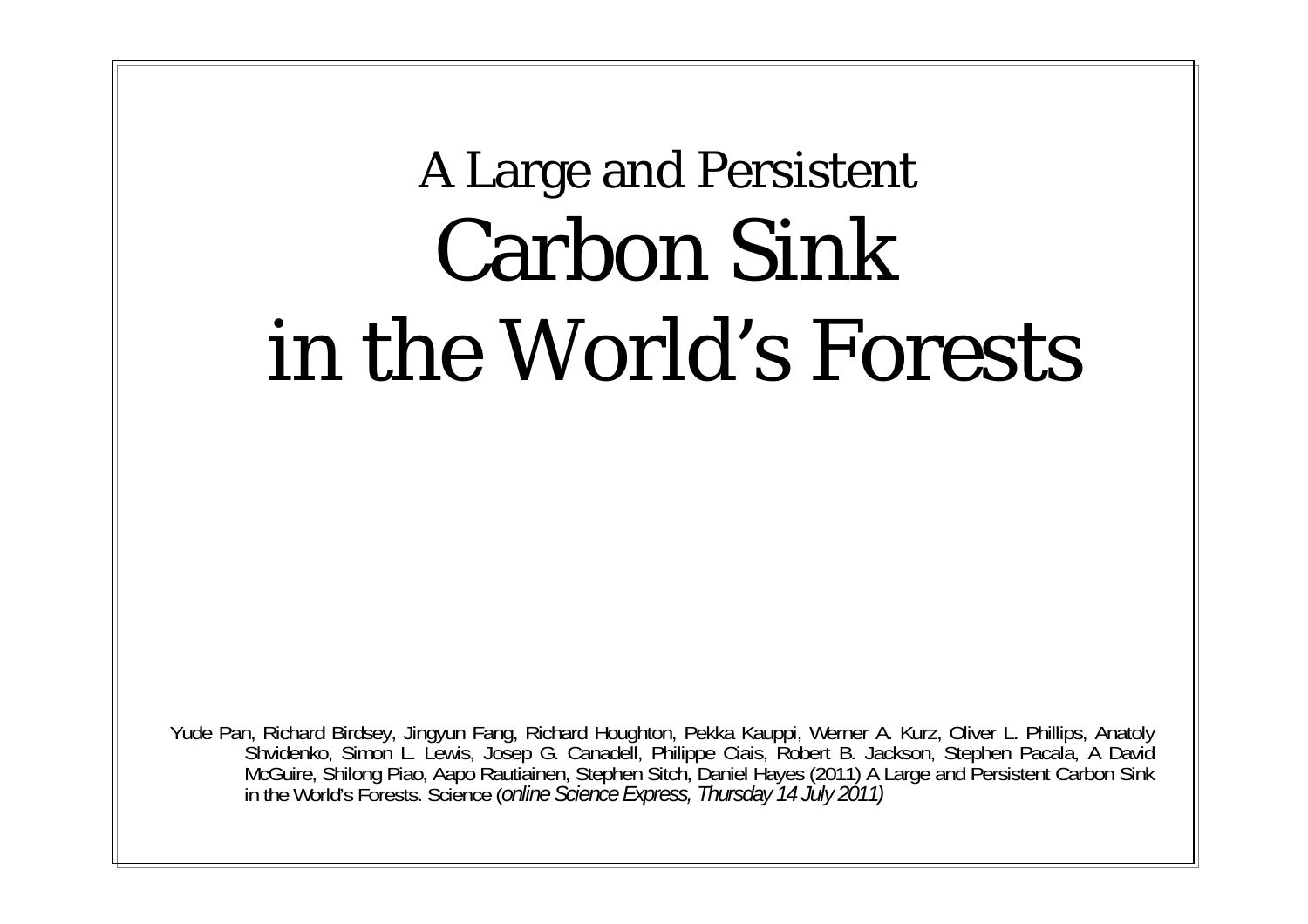Yude Pan<sup>1</sup>, Richard A. Birdsey<sup>1</sup>, Jingyun Fang<sup>2,3</sup>, Richard Houghton<sup>4</sup>, Pekka E. Kauppi<sup>5</sup>, Werner A. Kurz<sup>6</sup>, Oliver L. Phillips<sup>7</sup>, Anatoly Shvidenko8, Simon L. Lewis7, Josep G. Canadell<sup>9</sup>, Philippe Ciais<sup>10</sup>, Robert B. Jackson<sup>11</sup>, Stephen Pacala<sup>12</sup>, A. David McGuire<sup>13</sup>, Shilong Piao<sup>2</sup>, Aapo Rautiainen<sup>5</sup>, Stephen Sitch<sup>7</sup>, Daniel Hayes<sup>14</sup>

- 1. USDA Forest Service, Newtown Square, PA. USA
- 2. Key Laboratory for Earth Surface Processes, Ministry of Education, Peking University, Beijing, 100871 China;
- 3. State Key Laboratory of Vegetation and Environmental Change, Institute of Botany, Chinese Academy of Sciences, Beijing, 100093 China
- 4. Woods Hole Research Center, Falmouth, USA
- 5. University of Helsinki, Helsinki, Finland
- 6. Natural Resources Canada, Canadian Forest Service, Victoria, Canada
- 7. School of Geography, University of Leeds, LS2 9JT, UK.
- 8. International Institute for Applied Systems Analysis (IIASA), Austria
- 9. Global Carbon project, CSIRO Marine and Atmospheric Research, Canberra, Australia
- 10. Laboratoire des Sciences du Climat et de l'Environnement (LSCE) CEA-UVSQ-CNRS,Gif sur Yvette, France
- 11. Duke University, Durham, USA
- 12. Princeton University, Princeton, NJ, USA
- 13. U.S. Geological Survey, Alaska Cooperative Fish and Wildlife Research Unit, University of Alaska, Fairbanks, USA
- 14. Oak Ridge National Laboratory, Oak Ridge, TN, USA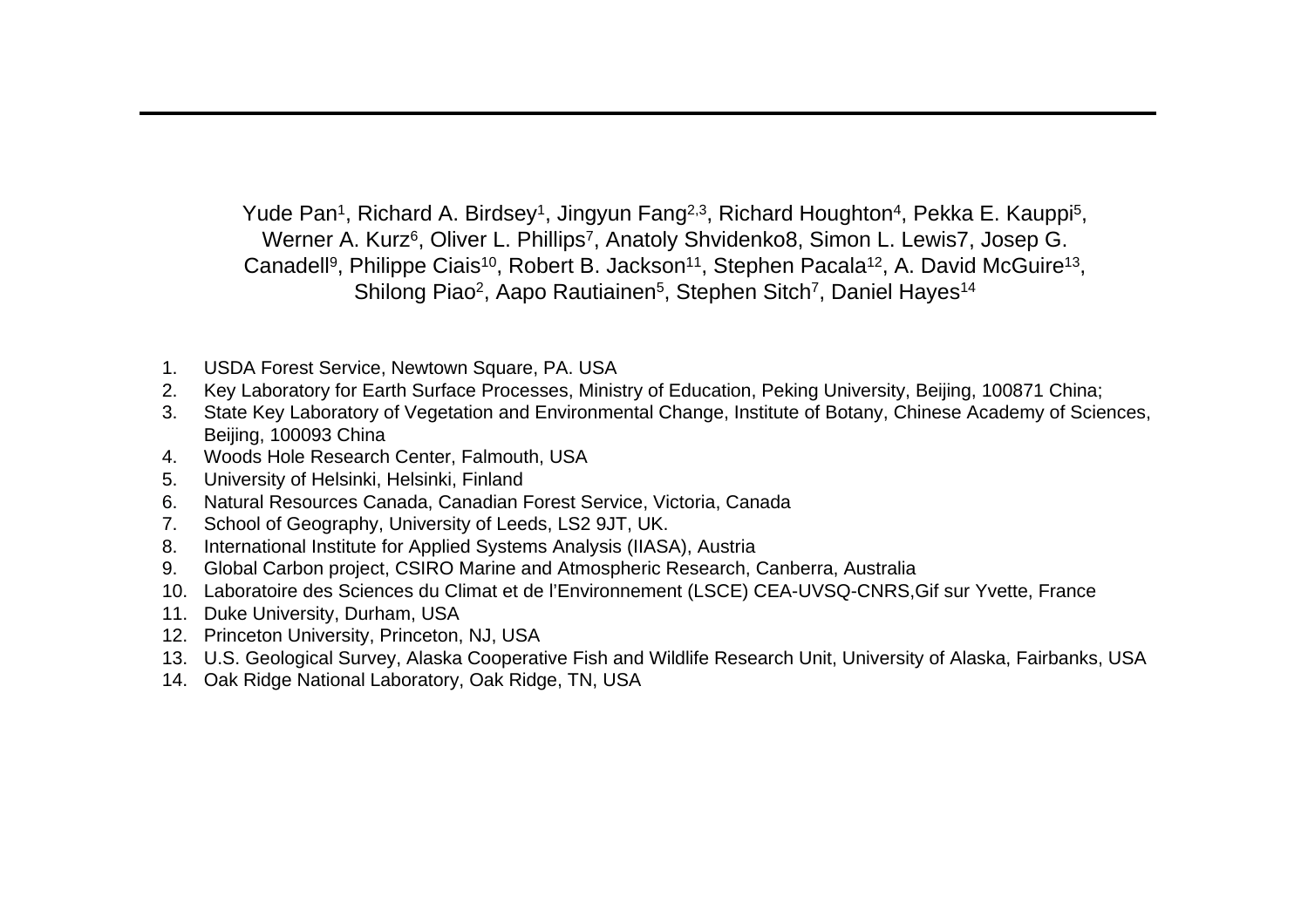### The Human Perturbation of the  $CO<sub>2</sub>$  Budget (2000-2009)

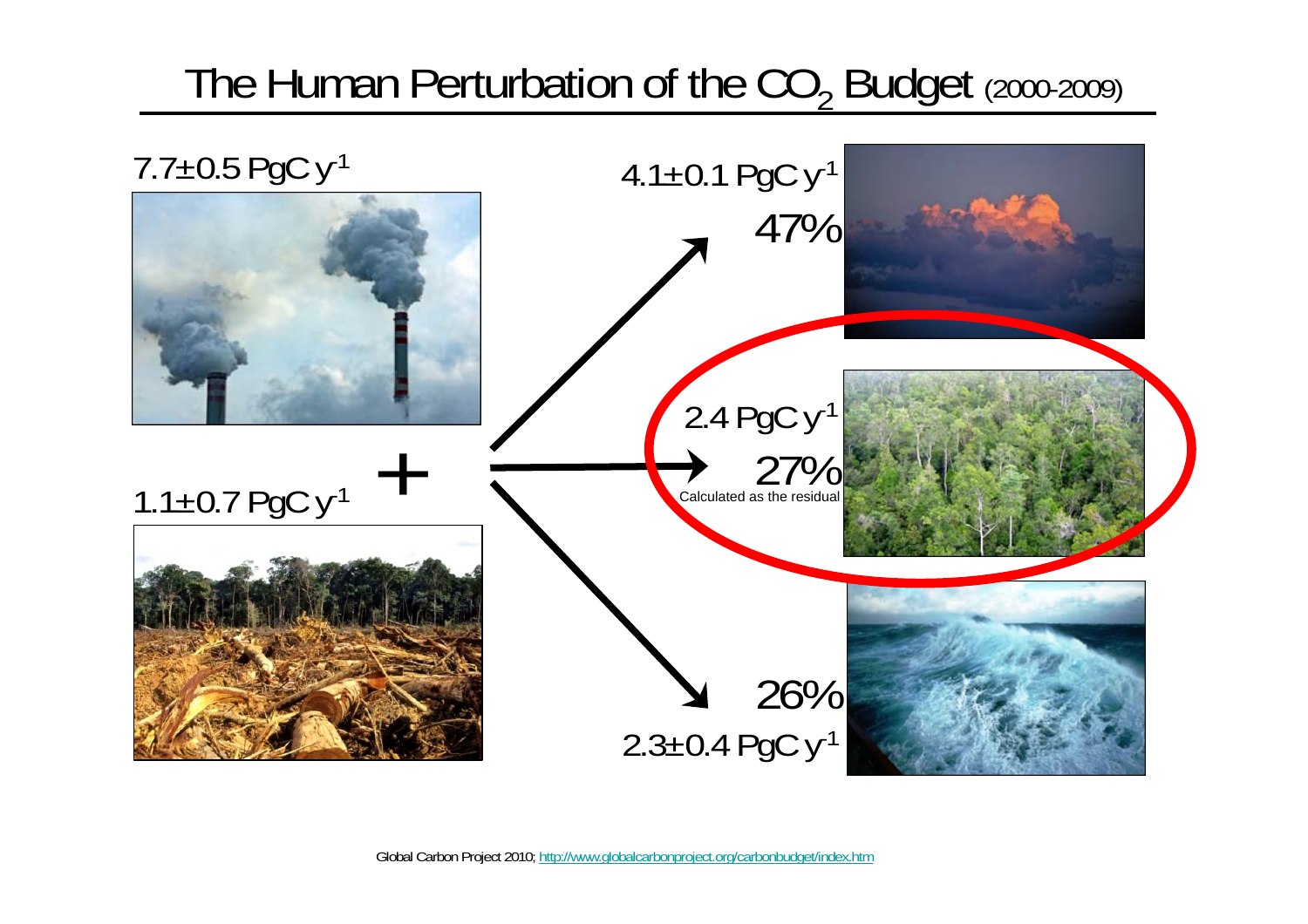#### Global Forest Carbon Budget (PgCy-1) 4.0 4.0

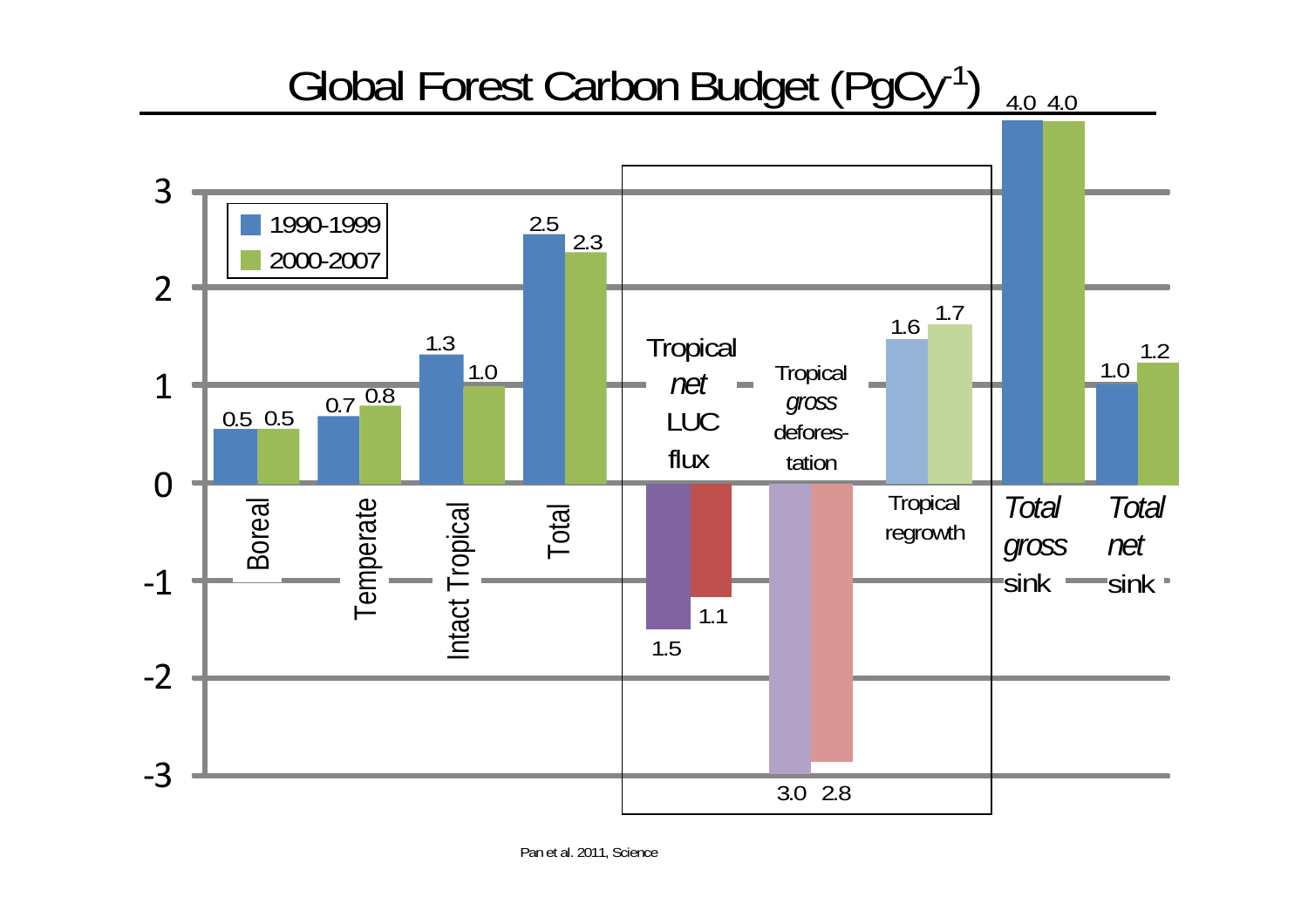# Forest Carbon Sinks and Sources (2000-2007, PgCy-1 )



| <b>Boreal Forest</b>            | $0.5 \pm 0.08$ |
|---------------------------------|----------------|
| <b>Temperate Forest</b>         | $0.8 \pm 0.09$ |
| <b>Tropical "intact" Forest</b> | $1.0 \pm 0.41$ |
| Total                           | $2.3 \pm 0.49$ |

Tropical *net* deforestation -1.1 ±0.70 Tropical *gross* deforestation - 2.8 ±0.45 Tropical forest regrowth  $1.7 \pm 0.54$ 

Global *gross* forest sink 4.0 ±0.73 Global *net* forest sink 1.2  $\pm 0.85$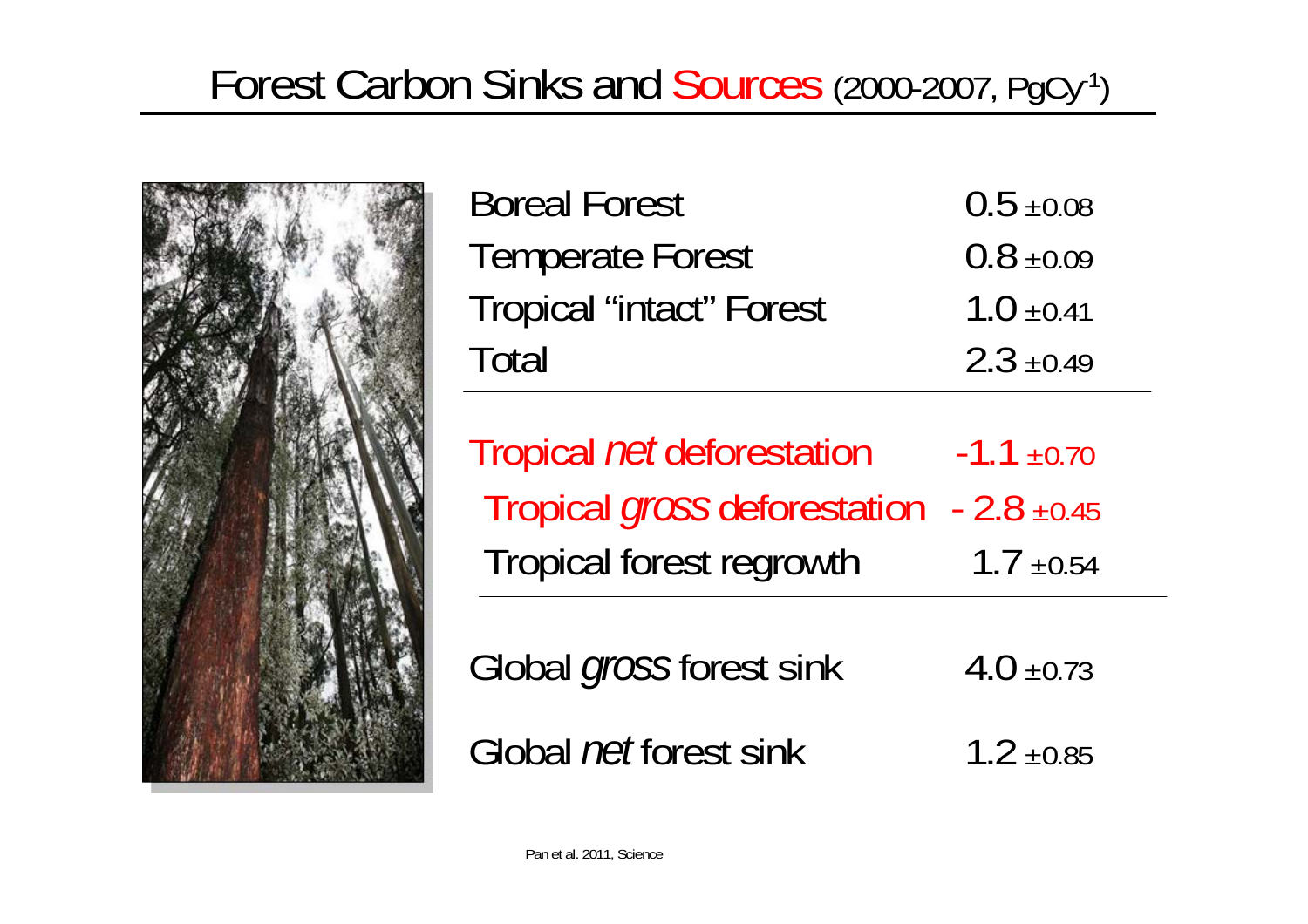### Large and Consistent Global Forest Carbon Sink

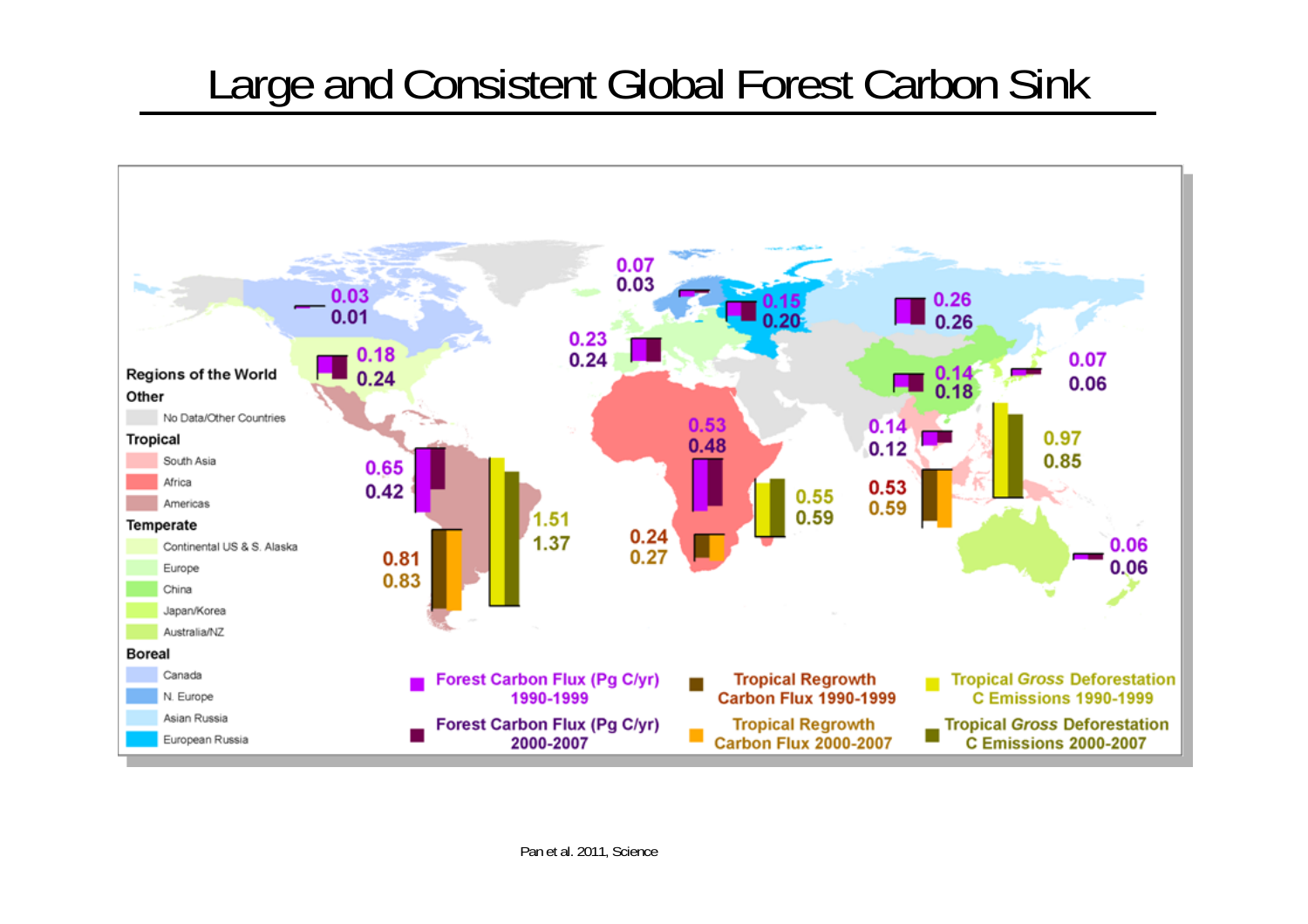# Carbon Stocks in Biomass, Deadwood, Litter and Soil